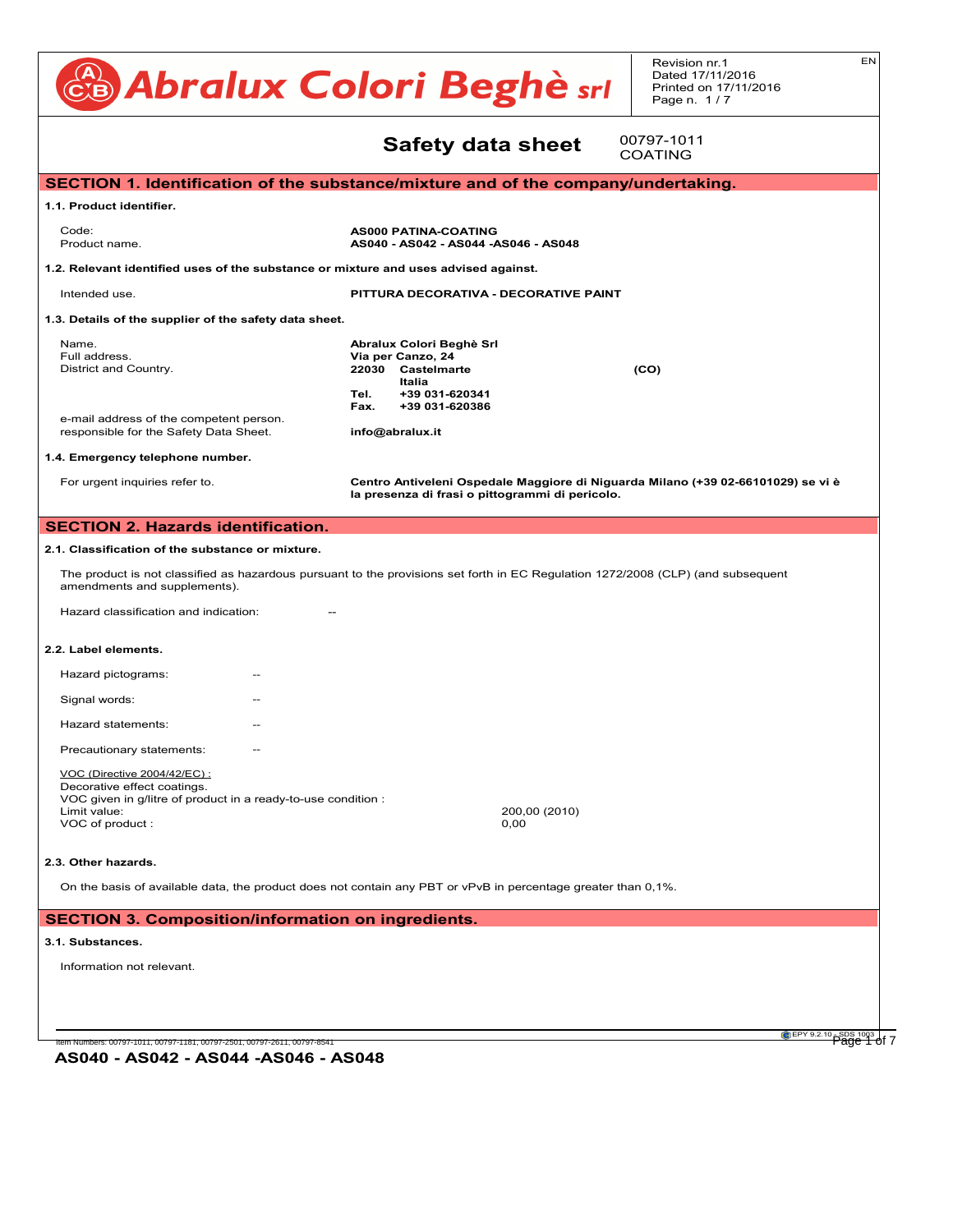CB Abralux Colori Beghè sri

EN

### **SECTION 3. Composition/information on ingredients.** ... / >>

#### **3.2. Mixtures.**

The product does not contain substances classified as being hazardous to human health or the environment pursuant to the provisions Regulation (EU) 1272/2008 (CLP) (and subsequent amendments and supplements) in such quantities as to require the statement.

# **SECTION 4. First aid measures.**

#### **4.1. Description of first aid measures.**

EYES: Remove contact lenses, if present. Wash immediately with plenty of water for at least 30-60 minutes, opening the eyelids fully. Get medical advice/attention.

SKIN: Remove contaminated clothing. Rinse skin with a shower immediately. Get medical advice/attention.

INGESTION: Have the subject drink as much water as possible. Get medical advice/attention. Do not induce vomiting unless explicitly authorised by a doctor.

INHALATION: Get medical advice/attention immediately. Remove victim to fresh air, away from the accident scene. If the subject stops breathing, administer artificial respiration. Take suitable precautions for rescue workers.

#### **4.2. Most important symptoms and effects, both acute and delayed.**

Specific information on symptoms and effects caused by the product are unknown. For symptoms and effects caused by the contained substances, see chap. 11.

#### **4.3. Indication of any immediate medical attention and special treatment needed.**

Information not available.

# **SECTION 5. Firefighting measures.**

#### **5.1. Extinguishing media.**

SUITABLE EXTINGUISHING EQUIPMENT Choose the most appropriate extinguishing equipment for the specific case. UNSUITABLE EXTINGUISHING EQUIPMENT None in particular.

#### **5.2. Special hazards arising from the substance or mixture.**

HAZARDS CAUSED BY EXPOSURE IN THE EVENT OF FIRE

The product is neither flammable nor combustible.

#### **5.3. Advice for firefighters.**

SPECIAL PROTECTIVE EQUIPMENT FOR FIRE-FIGHTERS Normal fire fighting clothing i.e. fire kit (BS EN 469), gloves (BS EN 659) and boots (HO specification A29 and A30) in combination with self-contained open circuit positive pressure compressed air breathing apparatus (BS EN 137).

## **SECTION 6. Accidental release measures.**

#### **6.1. Personal precautions, protective equipment and emergency procedures.**

Block the leakage if there is no hazard.

Wear suitable protective equipment (including personal protective equipment referred to under Section 8 of the safety data sheet) to prevent any contamination of skin, eyes and personal clothing. These indications apply for both processing staff and those involved in emergency procedures.

#### **6.2. Environmental precautions.**

The product must not penetrate into the sewer system or come into contact with surface water or ground water.

#### **6.3. Methods and material for containment and cleaning up.**

Collect the leaked product into a suitable container. If the product is flammable, use explosion-proof equipment. Evaluate the compatibility of the container to be used, by checking section 10. Absorb the remainder with inert absorbent material. Make sure the leakage site is well aired. Contaminated material should be disposed of in compliance with the provisions set forth in point 13.

# **6.4. Reference to other sections.**

Any information on personal protection and disposal is given in sections 8 and 13.

## **SECTION 7. Handling and storage.**

#### **7.1. Precautions for safe handling.**

Ensure that there is an adequate earthing system for the equipment and personnel. Avoid contact with eyes and skin. Do not breathe powders, vapours or mists. Do not eat, drink or smoke during use. Wash hands after use. Avoid leakage of the product into the environment.

**AS040 - AS042 - AS044 -AS046 - AS048**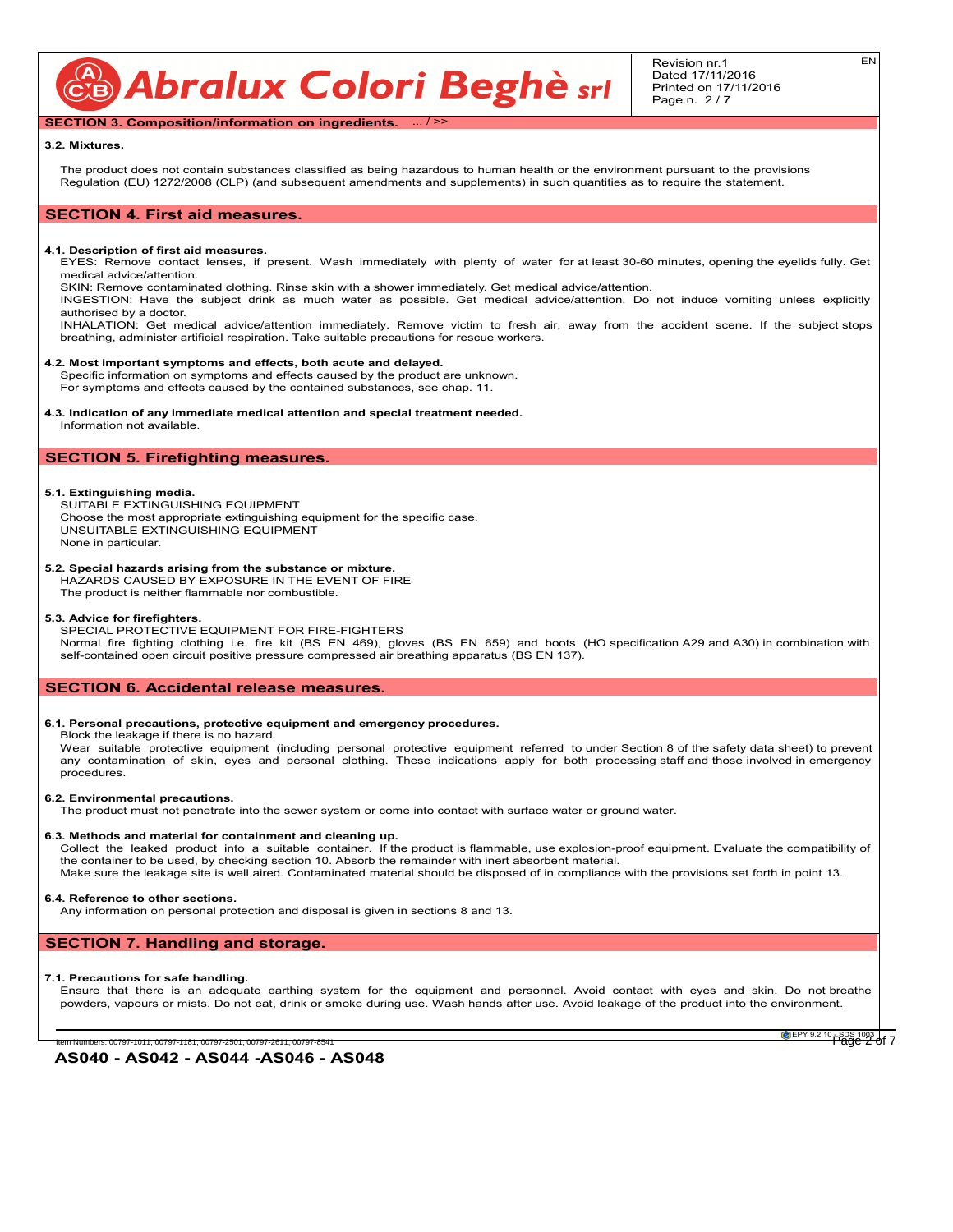CB Abralux Colori Beghè sri

Revision nr.1 Dated 17/11/2016 Printed on 17/11/2016 Page n. 3 / 7

**SECTION 7. Handling and storage.** ... / >>

#### **7.2. Conditions for safe storage, including any incompatibilities.**

Store only in the original container. Store in a ventilated and dry place, far away from sources of ignition. Keep containers well sealed. Keep the product in clearly labelled containers. Avoid overheating. Avoid violent blows. Keep containers away from any incompatible materials, see section 10 for details.

**7.3. Specific end use(s).** Information not available.

## **SECTION 8. Exposure controls/personal protection.**

#### **8.1. Control parameters.**

Information not available.

#### **8.2. Exposure controls.**

Comply with the safety measures usually applied when handling chemical substances. HAND PROTECTION None required. SKIN PROTECTION None required. EYE PROTECTION None required. RESPIRATORY PROTECTION If the threshold value (e.g. TLV-TWA) is exceeded for the substance or one of the substances present in the product, use a mask with a type B filter whose class (1, 2 or 3) must be chosen according to the limit of use concentration. (see standard EN 14387). In the presence of gases or vapours of various kinds and/or gases or vapours containing particulate (aerosol sprays, fumes, mists, etc.) combined filters are required. Respiratory protection devices must be used if the technical measures adopted are not suitable for restricting the worker's exposure to the threshold values considered. The protection provided by masks is in any case limited. If the substance considered is odourless or its olfactory threshold is higher than the corresponding TLV-TWA and in the case of an emergency, wear open-circuit compressed air breathing apparatus (in compliance with standard EN 137) or external air-intake breathing apparatus (in compliance with standard EN 138). For a correct choice of respiratory protection device, see standard EN 529.

ENVIRONMENTAL EXPOSURE CONTROLS. The emissions generated by manufacturing processes, including those generated by ventilation equipment, should be checked to ensure compliance with environmental standards.

# **SECTION 9. Physical and chemical properties.**

| 9.1. Information on basic physical and chemical properties. |                                                                                                            |                         |          |
|-------------------------------------------------------------|------------------------------------------------------------------------------------------------------------|-------------------------|----------|
| Appearance                                                  | liquid                                                                                                     |                         |          |
| Colour                                                      | BIANCO + TINTE A CARTELLA                                                                                  |                         |          |
| Odour                                                       | mild                                                                                                       |                         |          |
| Odour threshold.                                            | Not available.                                                                                             |                         |          |
| pH.                                                         | $7.5 - 8$                                                                                                  |                         |          |
| Melting point / freezing point.                             | Not available.                                                                                             |                         |          |
| Initial boiling point.                                      | Not available.                                                                                             |                         |          |
| Boiling range.                                              | Not available.                                                                                             |                         |          |
| Flash point.                                                | Combustion not sustained.                                                                                  |                         |          |
| <b>Evaporation Rate</b>                                     | Not available.                                                                                             |                         |          |
| Flammability of solids and gases                            | Not available.                                                                                             |                         |          |
| Lower inflammability limit.                                 | Not available.                                                                                             |                         |          |
| Upper inflammability limit.                                 | Not available.                                                                                             |                         |          |
| Lower explosive limit.                                      | Not available.                                                                                             |                         |          |
| Upper explosive limit.                                      | Not available.                                                                                             |                         |          |
| Vapour pressure.                                            | Not available.                                                                                             |                         |          |
| Vapour density                                              | Not available.                                                                                             |                         |          |
| Relative density.                                           | 1.00                                                                                                       |                         |          |
| Solubility                                                  | partially miscible                                                                                         |                         |          |
| Partition coefficient: n-octanol/water                      | Not available.                                                                                             |                         |          |
| Auto-ignition temperature.                                  | Not applicable.                                                                                            |                         |          |
| Decomposition temperature.                                  | Not available.                                                                                             |                         |          |
| Viscositv                                                   | Not available.                                                                                             |                         |          |
| <b>Explosive properties</b>                                 | Not available.                                                                                             |                         |          |
|                                                             |                                                                                                            |                         |          |
|                                                             |                                                                                                            |                         |          |
|                                                             |                                                                                                            |                         |          |
|                                                             | 0                                                                                                          |                         |          |
|                                                             | Oxidising properties<br>9.2. Other information.<br>VOC (Directive 2004/42/EC) :<br>VOC (volatile carbon) : | Not available.<br>0, 10 | g/litre. |

Numbers: 00797-1011, 00797-1181, 00797-2501, 00797-2611, 00797-854

EN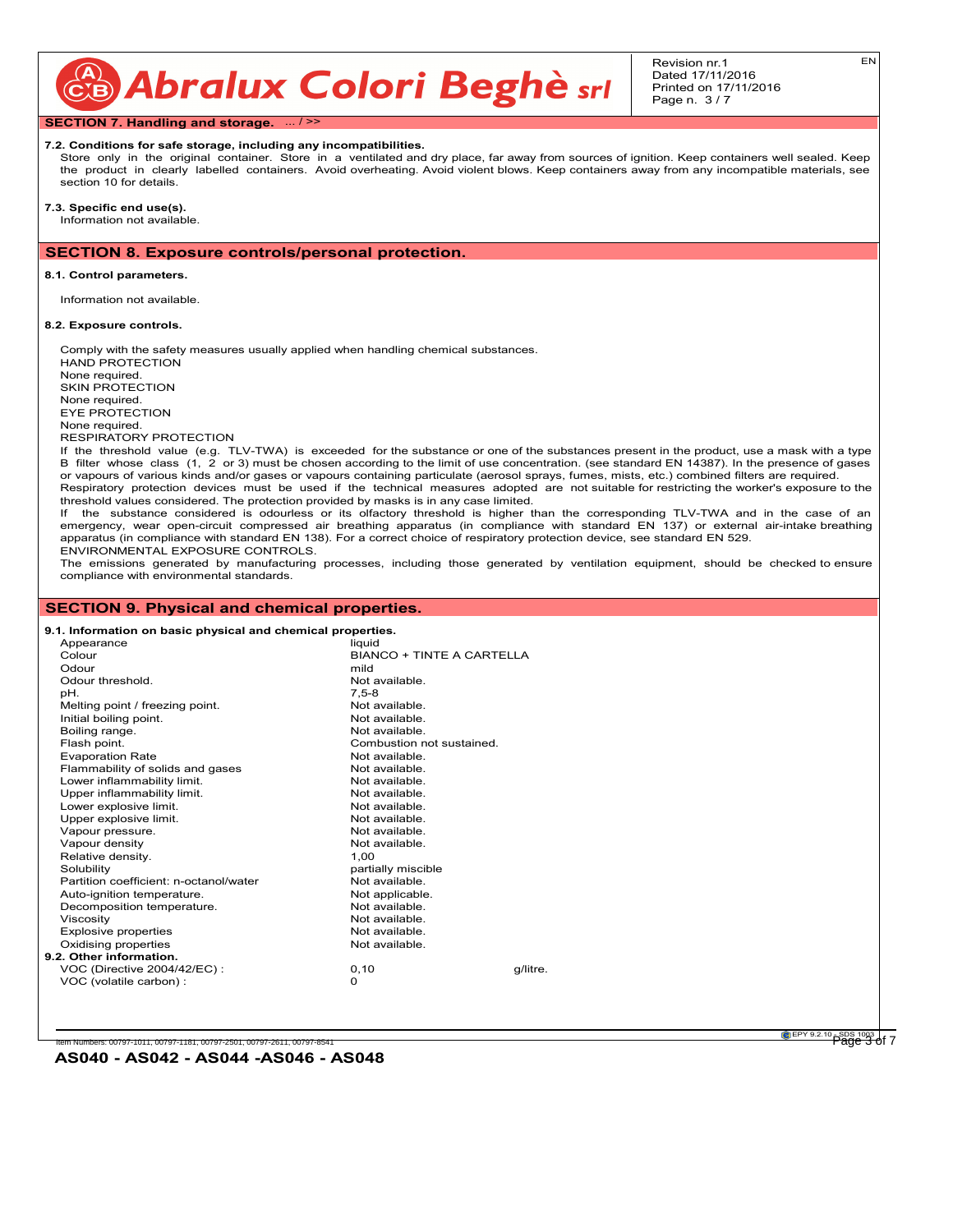# **CB** Abralux Colori Beghè srl

EN

# **SECTION 10. Stability and reactivity.**

#### **10.1. Reactivity.**

There are no particular risks of reaction with other substances in normal conditions of use.

## CALCIUM CARBONATE

Decomposes at temperatures above 800°C/1472°F.

#### **10.2. Chemical stability.**

The product is stable in normal conditions of use and storage.

#### **10.3. Possibility of hazardous reactions.**

No hazardous reactions are foreseeable in normal conditions of use and storage.

#### **10.4. Conditions to avoid.**

None in particular. However the usual precautions used for chemical products should be respected.

SODIUM HYDROXIDE Avoid exposure to: air,moisture,sources of heat.

#### **10.5. Incompatible materials.**

SODIUM HYDROXIDE Incompatible with: strong acids,ammonia,zinc,lead,aluminium,water,flammable liquids.

CALCIUM CARBONATE Incompatible with: acids.

#### **10.6. Hazardous decomposition products.**

CALCIUM CARBONATE

May develop: calcium oxides,carbon oxides.

# **SECTION 11. Toxicological information.**

#### **11.1. Information on toxicological effects.**

#### ACUTE TOXICITY.

LC50 (Inhalation - vapours) of the mixture: Not classified (no significant component).<br>
LC50 (Inhalation - mists / powders) of the mixture: Not classified (no significant component). LC50 (Inhalation - mists / powders) of the mixture:<br>LD50 (Oral) of the mixture: LD50 (Oral) of the mixture: Not classified (no significant component).<br>
LD50 (Dermal) of the mixture: Not classified (no significant component).

Not classified (no significant component).

SKIN CORROSION / IRRITATION. Does not meet the classification criteria for this hazard class.

SERIOUS EYE DAMAGE / IRRITATION. Does not meet the classification criteria for this hazard class.

RESPIRATORY OR SKIN SENSITISATION. Does not meet the classification criteria for this hazard class.

**GERM CELL MUTAGENICITY.** Does not meet the classification criteria for this hazard class.

CARCINOGENICITY. Does not meet the classification criteria for this hazard class.

REPRODUCTIVE TOXICITY. Does not meet the classification criteria for this hazard class.

STOT - SINGLE EXPOSURE.

Item Numbers: 00797-1011, 00797-1181, 00797-2501, 00797-2611, 00797-854

**EPY 9.2.10** SDS 1003 of 7

**AS040 - AS042 - AS044 -AS046 - AS048**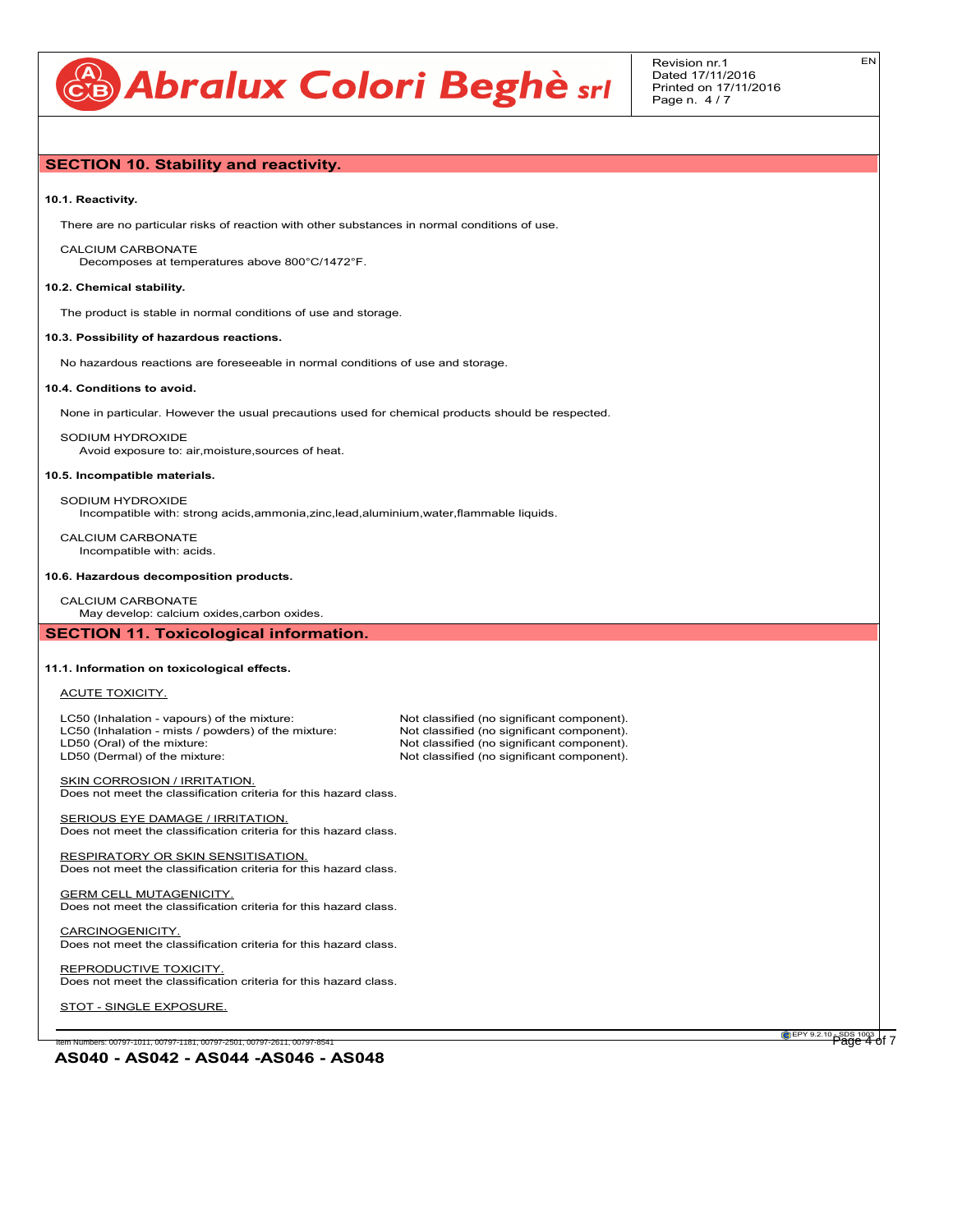# CB Abralux Colori Beghè srl

Revision nr.1 Dated 17/11/2016 Printed on 17/11/2016 Page n. 5 / 7

EN

## **SECTION 11. Toxicological information.** ... / >>

Does not meet the classification criteria for this hazard class.

## STOT - REPEATED EXPOSURE.

Does not meet the classification criteria for this hazard class.

ASPIRATION HAZARD. Does not meet the classification criteria for this hazard class.

### **SECTION 12. Ecological information.**

Use this product according to good working practices. Avoid littering. Inform the competent authorities, should the product reach waterways or contaminate soil or vegetation.

#### **12.1. Toxicity.**

Information not available.

- **12.2. Persistence and degradability.** Information not available.
- **12.3. Bioaccumulative potential.** Information not available.

**12.4. Mobility in soil.** Information not available.

#### **12.5. Results of PBT and vPvB assessment.**

On the basis of available data, the product does not contain any PBT or vPvB in percentage greater than 0,1%.

#### **12.6. Other adverse effects.**

Information not available.

# **SECTION 13. Disposal considerations.**

#### **13.1. Waste treatment methods.**

Reuse, when possible. Neat product residues should be considered special non-hazardous waste. Disposal must be performed through an authorised waste management firm, in compliance with national and local regulations. CONTAMINATED PACKAGING

Contaminated packaging must be recovered or disposed of in compliance with national waste management regulations.

#### **SECTION 14. Transport information.**

The product is not dangerous under current provisions of the Code of International Carriage of Dangerous Goods by Road (ADR) and by Rail (RID), of the International Maritime Dangerous Goods Code (IMDG), and of the International Air Transport Association (IATA) regulations.

## **14.1. UN number.**

Not applicable.

**14.2. UN proper shipping name.**

Not applicable.

**14.3. Transport hazard class(es).**

Not applicable.

#### **14.4. Packing group.**

Not applicable.

#### **14.5. Environmental hazards.**

Not applicable.

tem Numbers: 00797-1011, 00797-1181, 00797-2501, 00797-2611, 00797-8541

**EPY 9.2.10** SDS 1003 of 7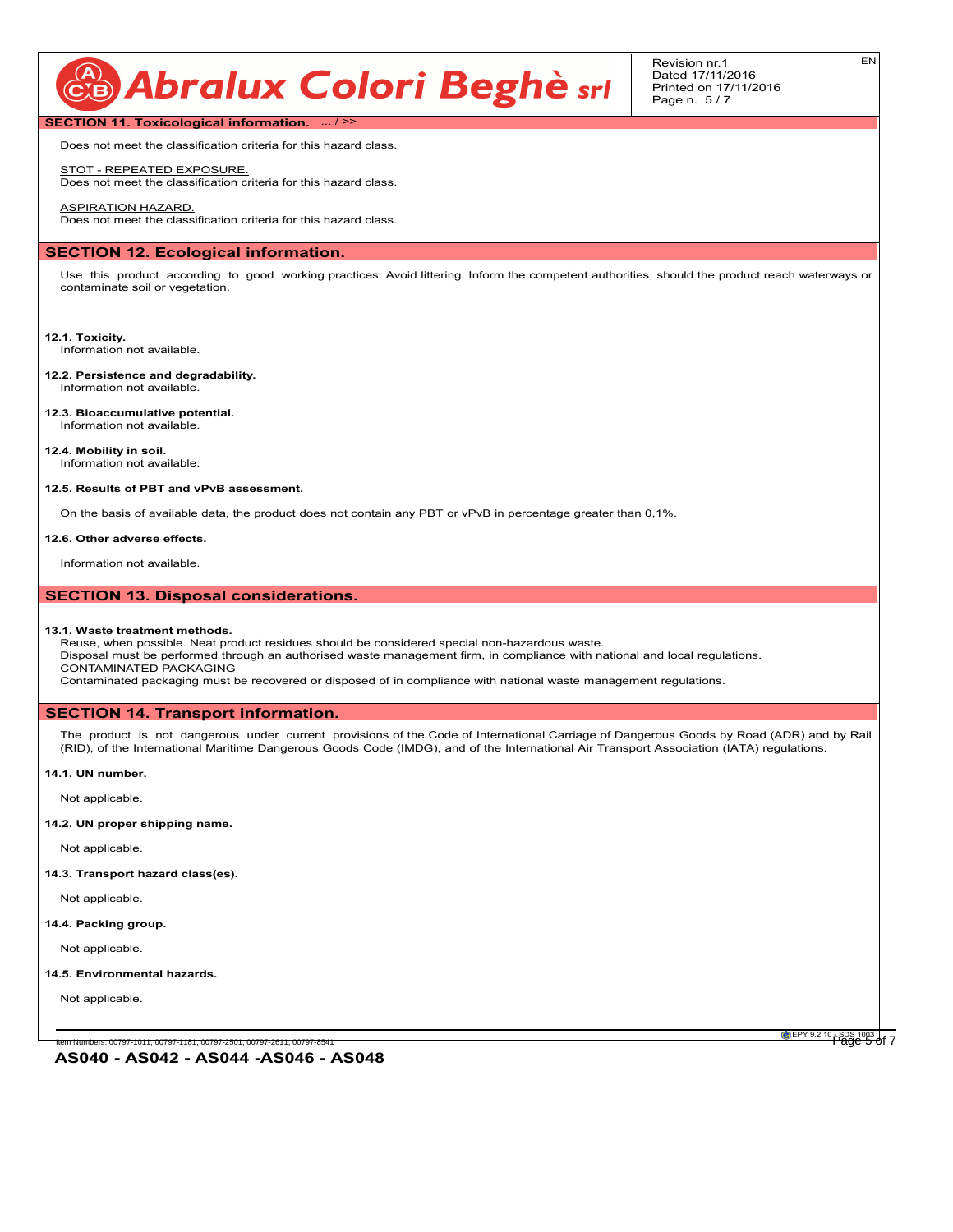

Revision nr.1 Dated 17/11/2016 Printed on 17/11/2016 Page n. 6 / 7

EN

**SECTION 14. Transport information.** ... / >>

**14.6. Special precautions for user.**

Not applicable.

**14.7. Transport in bulk according to Annex II of Marpol and the IBC Code.**

Information not relevant.

# **SECTION 15. Regulatory information.**

**15.1. Safety, health and environmental regulations/legislation specific for the substance or mixture.**

Seveso Category - Directive 2012/18/EC: None.

Restrictions relating to the product or contained substances pursuant to Annex XVII to EC Regulation 1907/2006. None.

Substances in Candidate List (Art. 59 REACH).

On the basis of available data, the product does not contain any SVHC in percentage greater than 0,1%.

Substances subject to authorisarion (Annex XIV REACH). None.

Substances subject to exportation reporting pursuant to (EC) Reg. 649/2012: None.

Substances subject to the Rotterdam Convention: None.

Substances subject to the Stockholm Convention: None.

Healthcare controls. Information not available.

VOC (Directive 2004/42/EC) : Decorative effect coatings.

#### **15.2. Chemical safety assessment.**

No chemical safety assessment has been processed for the mixture and the substances it contains.

## **SECTION 16. Other information.**

LEGEND:

- ADR: European Agreement concerning the carriage of Dangerous goods by Road
- CAS NUMBER: Chemical Abstract Service Number
- CE50: Effective concentration (required to induce a 50% effect)
- CE NUMBER: Identifier in ESIS (European archive of existing substances)
- CLP: EC Regulation 1272/2008
- DNEL: Derived No Effect Level
- EmS: Emergency Schedule
- GHS: Globally Harmonized System of classification and labeling of chemicals
- IATA DGR: International Air Transport Association Dangerous Goods Regulation
- IC50: Immobilization Concentration 50%
- IMDG: International Maritime Code for dangerous goods
- IMO: International Maritime Organization
- INDEX NUMBER: Identifier in Annex VI of CLP
- LC50: Lethal Concentration 50%
- LD50: Lethal dose 50%
- OEL: Occupational Exposure Level
- PBT: Persistent bioaccumulative and toxic as REACH Regulation
- PEC: Predicted environmental Concentration
- PEL: Predicted exposure level
- PNEC: Predicted no effect concentration
- REACH: EC Regulation 1907/2006

iem Numbers: 00797-1011, 00797-1181, 00797-2501, 00797-2611, 00797-854

**AS040 - AS042 - AS044 -AS046 - AS048**